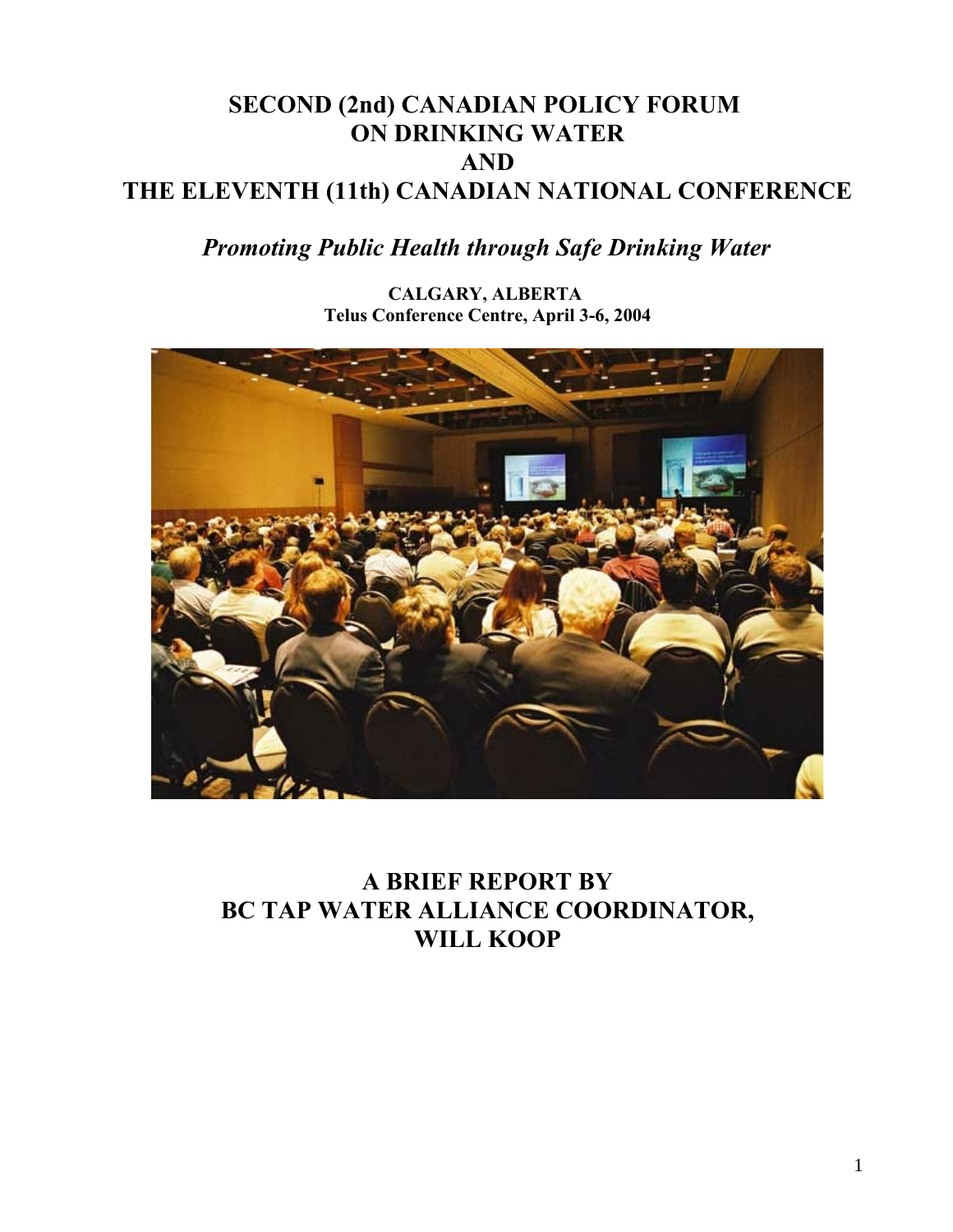## **INTRODUCTION**

The **Federal-Provincial-Territorial Committee on Drinking Water**, which is responsible for developing the *Guidelines for Canadian Drinking Water Quality*, sponsored the eleventh national conference (the first conference was held in February 1984, in Ottawa) and second national policy forum held in Calgary, Alberta. Event organizers were surprised at the attendance, over 350 delegates, representing various levels of government (national, territorial, provincial, municipal, etc.), consultants, private industry, and First Nations. I was (apparently) the lone "enviro" or NGO representative.

The reason for the large turnout has had a lot to do with initiatives and interests related to "post Walkerton". For example, Ian Smith, Ontario Environment Ministry Manager of the Standards Development Branch, summarized his provincial government's mandate to comprehensively address surface and groundwater drinking water sources and their long-term integrity, to be administered through a new public *White Paper*. That mandate stemmed from the Walkerton Inquiry, where Justice O'Connor, in part two of his final report, provided 18 recommendations for "strong protection" of Ontario's drinking sources. During question period, I asked Smith if he knew of any other provincial or territorial jurisdiction that was conducting a similar intensive program, to which he replied, probably not. Post Walkerton has also turned out to be a big boom for the water industry and related consultants in Canada.

I learned about the conference a week and half before the event. Fortunately, four donors provided

the funding for the trip. That included: \$120 in printing costs for the fourpage newsletter that I specifically wrote for the occasion and handed out to conference delegates; \$300 for a return flight; \$165 for registration (the Canadian Water & Waste Association kindly granted us a student rate, and we saved about \$300 from the full rate); about \$300 for a hotel room; about \$100 in total transportation costs (airport shuttles, taxis); and \$50 for food. Without the donations I could not have attended, and I wish to thank those who did. As a result, many of the delegates learned about the concerns of the BC Tap Water Alliance through the newsletter that I handed to delegates. It created attention and discussion during the forum.





Will Koop at the Conference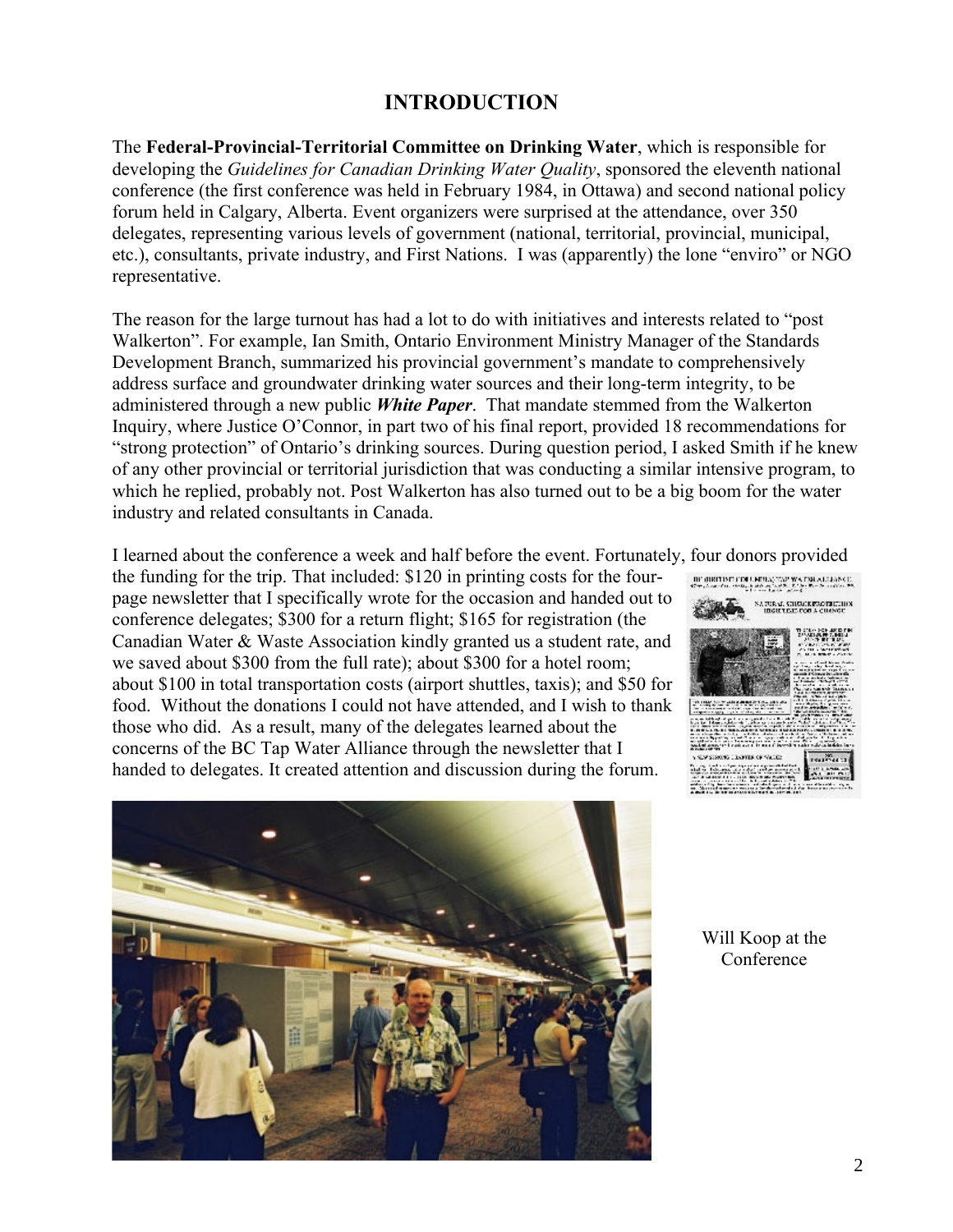#### **OH LITTLE TOWN OF ERICKSON**

Following the plenary session on Sunday morning, with guest speaker Professor Don Bursill from Salisbury, Australia (chief scientist at the Australian Water Quality Centre), three concurrent workshops ran continuously during the remaining three-day event. Following lunch on the first afternoon, Yolanda Yim, a University of British Columbia (BC) graduate student (Sustainable Development Resource Institute), presented findings from her thesis based on a survey of the town of Erickson's opposition to chlorine as a water treatment, *Public Perceptions of Drinking Water Risk: A Community Perspective*, an issue that has received national media attention. The small room was packed. Yim described how she interviewed 11 people in the community and sent out "300 random mail-out surveys, with a 27 percent response". The community has never had chlorine treatment since its water supply began in 1929. The survey showed that "opposition to chlorine strongly related to concerns about resource development" (ongoing proposed logging, mining).

During the short question period, Steve Hrudey, professor of Environmental Health Sciences at the University of Alberta (Edmonton), asked: "Yolanda. It came through a bit in your presentation, and it also appeared in the leaflet we were given this morning from a BC group. There seemed to be a belief that chlorine was linked to approval of logging. I can't quite make that connection yet. Can you tell us how chlorination can lead to approval of logging?" (videotape transcript) I then approached the microphone: "I just wanted to address that. I'm the one who handed out that leaflet. It was back in 1988, in an Integrated Watershed Management Plan, which the community opposed, it was identified through Ministry of Forests studies that before logging begins chlorine would have to be applied to the community. As a result, in 1989 [actually, 1988] the Town of Creston and the community of Erickson sent in letters of opposition to both chlorine and logging to the government. So, it originated in 1988." I noticed that professor Hrudey was shaking his head in disbelief after my interjection. I wrote a case history report on the Arrow Creek Watershed Reserve, the source of Erickson and Creston's water supply, in January 2002, available on this website, which provided citations from the government report and correspondence information on this particular issue. The small article in our newsletter obviously touched on a sensitive nerve. Moreover, there are numerous examples from earlier Ministry of Health correspondence files that clearly indicate that when a protected and untreated water source was faced with commercial resource use, treatment, via simple chlorine disinfection, was required.

The following day, Monday morning, professor Hrudey gave a workshop presentation, *Converting*



*Hindsight into Foresight - A Quality Management Challenge for the Drinking Water Industry*. I didn't attend the session, but a senior Alberta Environment official told me about his talk, that in one of the five case studies that he reviewed, one involved the Erickson incident. Apparently he wrote about the issue in his forthcoming book, *Safe Drinking Water: Lessons from Recent Outbreaks in Affluent Nations* (see website, www.iwapublishing.com/template for a summary, and also summarized in the Canadian Science Writers Association 33rd Annual Conference summary for June 5-7, 2004, website www.sciencewriters.ca/conference). I then found Hrudey and asked what he said about Erickson during his talk. He said that he thought the Erickson residents were off the mark in

opposing chlorine. I then summarized the background of the debate for him. Given the complexity of the local circumstances, I suggested it was important to research all the facts before making summaries about the issue. About an hour and a half later, Hrudey told me he was concerned about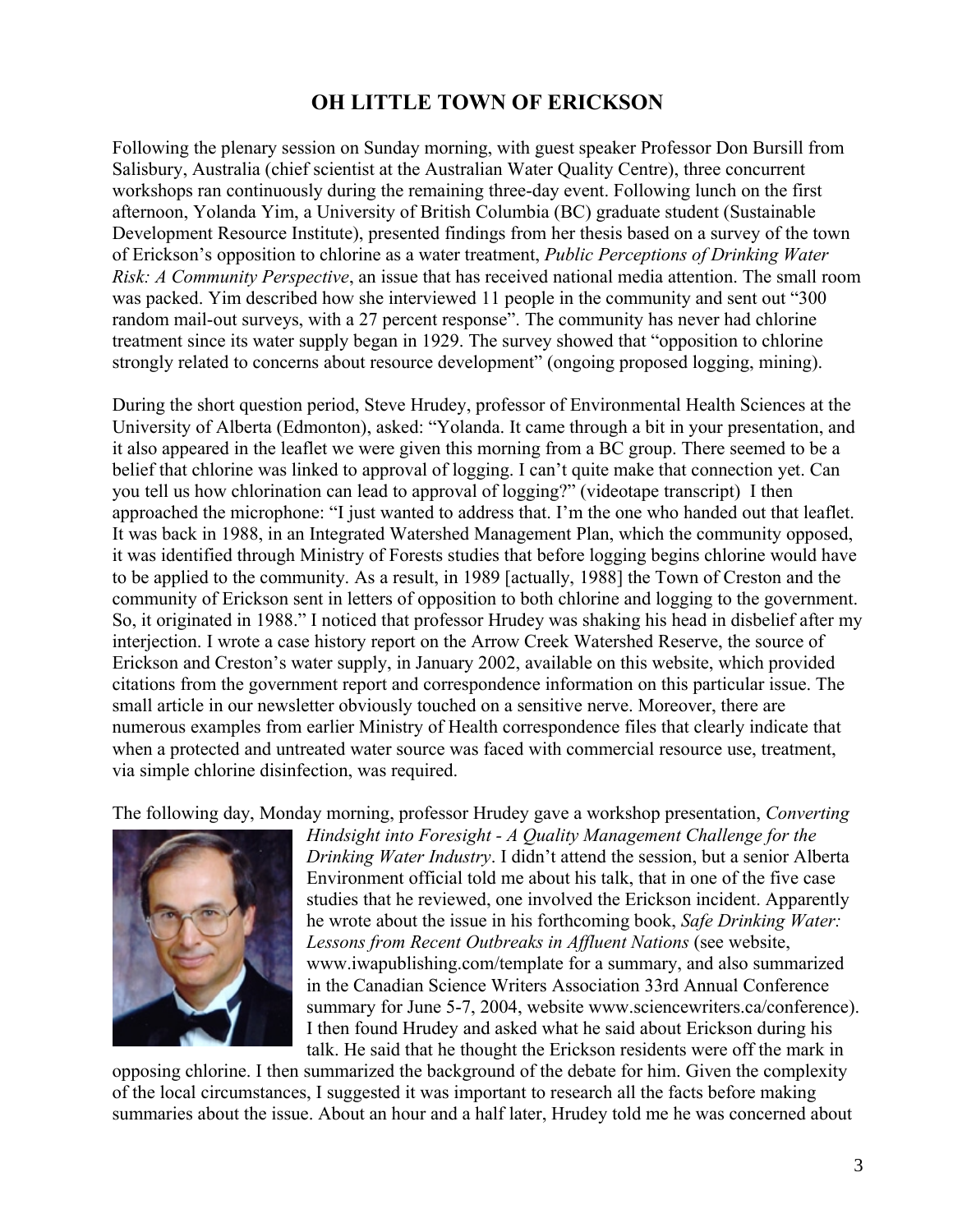the summary of the BC Ministry of Health and Medical Health officers in my newsletter. I then went into quickly summarizing my report, *Doctoring Our Water: From a Policy of Protection to a Policy of Submission*, on the history of the Ministry of Health on this issue. On a point of analogy, to elaborate on how people and governments sometimes become influenced, I asked him if he was aware of how Alberta's forest industry had any hand in influencing the outcome of science studies and reports at his University in Edmonton. He denied that such was the case. I then pointed out to him, as is common knowledge, how industries throughout the world try to skewer report findings for the self-benefit of those industries, and that governments and civil servants have been influenced by such forces. The man standing next to Hrudey started smiling.



Photo above: Series of two intake settling ponds at Arrow Creek, the water supply for Creston and Erickson. The settling ponds have been here for decades. The new controversial plan for (\$10 million plus) membrane filtration is to pipe the water from this point down to a lower elevation, and then with a series of 16 pumps to pump water to the communities, bypassing the "free" system of gravity used since 1929. (Photo taken August 2000)

## **WORST MANAGEMENT PRACTICES**

There were a few workshop sessions, under themes of *Water Protection and Management*, *Emerging Issues and Challenges for Public Health*, which were dedicated to examining fecal contamination (through DNA testing of water molecules or Ribotyping) from non-human sources, primarily wildlife. There was no presentation, however, that examined the impacts of domestic cattle or sheep on drinking water quality. Given the prevalent problem of this issue in many parts of Canada, including BC, I mentioned this to Barry Boettger in private on the morning of the last day of the conference. Boettger, the BC Ministry of Health Drinking Water Project Manager, represents